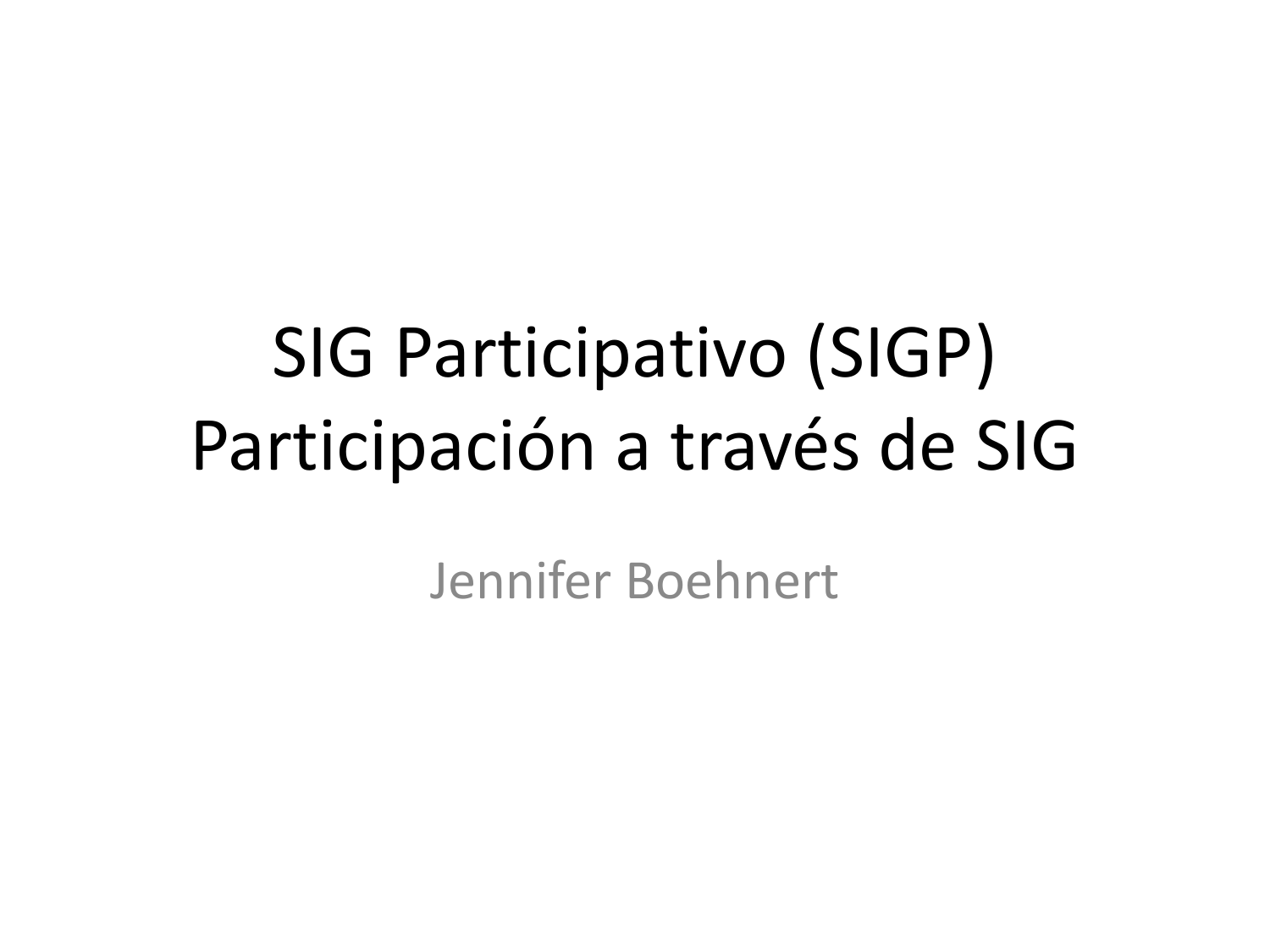# ¿Qué es el SIG Participativo (SIGP)?

- **El SIGP se vale del SIG para integrar conocimientos** locales y perspectivas de los actores interesados (stakeholders)
- El SIGP utiliza métodos y tecnologías que representan espacialmente el conocimiento de la gente para incidir en la toma de decisiones a través de una mayor capacidad para generar, analizar y comunicar información local.
	- **El SIG se orienta hacia el** empoderamiento comunitario



http://www.kent.gov.uk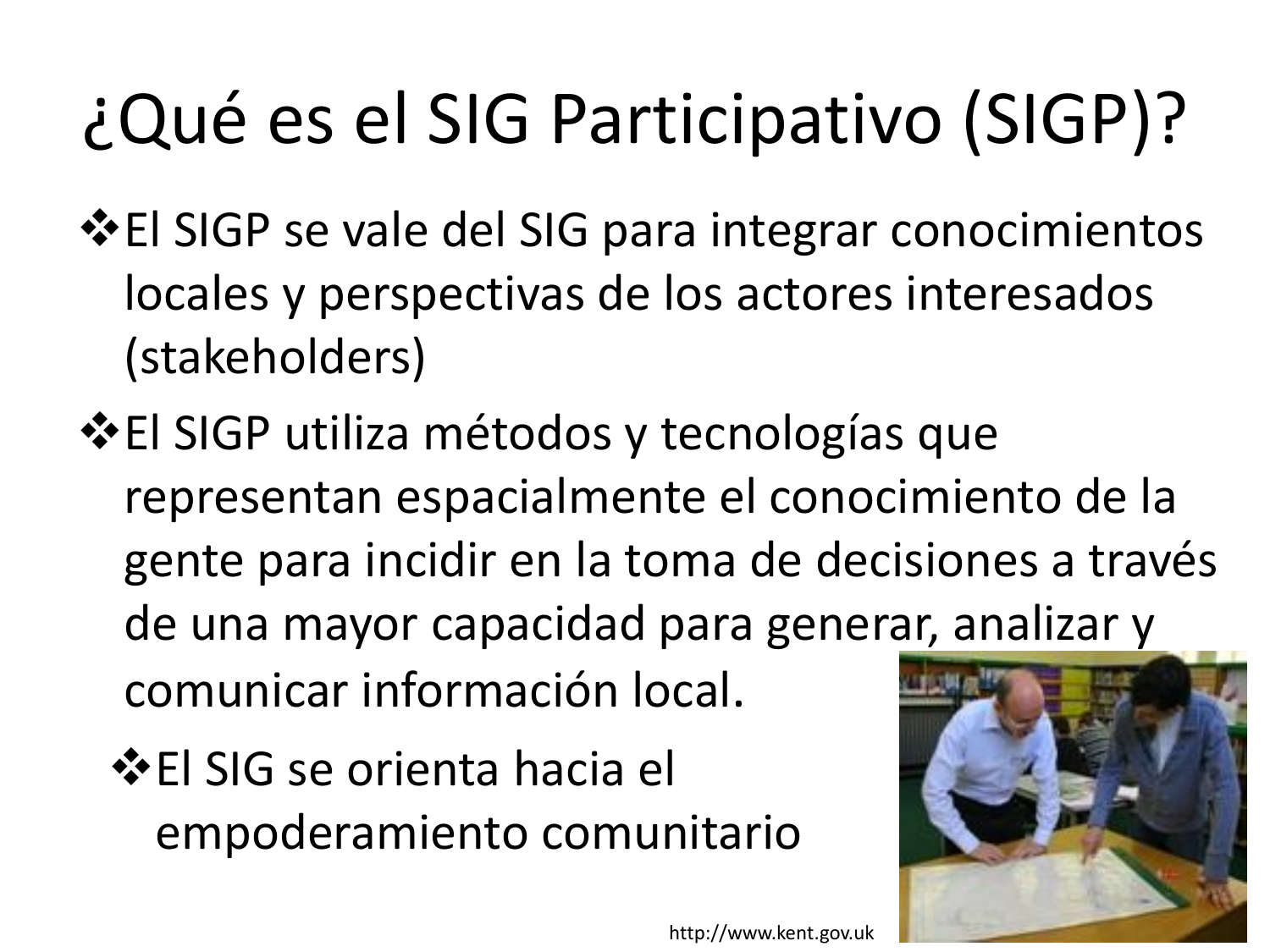### Componentes del SIGP

#### **PARTICIPATICIÓN**

**Los grupos locales de la comunidad pueden acceder a las herramientas de SIG**

**En asociación con las comunidades locales – nosotros conocemos el SIG y ellos tienen la información**

**¿Cómo pueden las comunidades locales colaborar para responder a sus problemas ambientales?**

#### **GEOGRÁFICA**

**Los datos espaciales se representa en un SIG como:**

**Puntos - especies de un hábitat, sitios de importancia cultural**

**LÍNEAS delineación barrio, vías**

**AREAS-fronteras**

#### **INFORMACIÓN**

**El conocimiento local de un área está ligado a las representaciones espaciales.**

**¿Dónde juegan los niños en un barrio?** 

**¿Qué áreas se inundan con mayor frecuencia?** 

**¿Cómo se usa el suelo?**

#### **SISTEMAS**

**Estas son las herramientas que se utilizan para visualizar, analizar y comunicar el conocimiento local.**

Adaptado de Tutoriales de P-GIS, estrito por Steve Cinderby (SEI, York)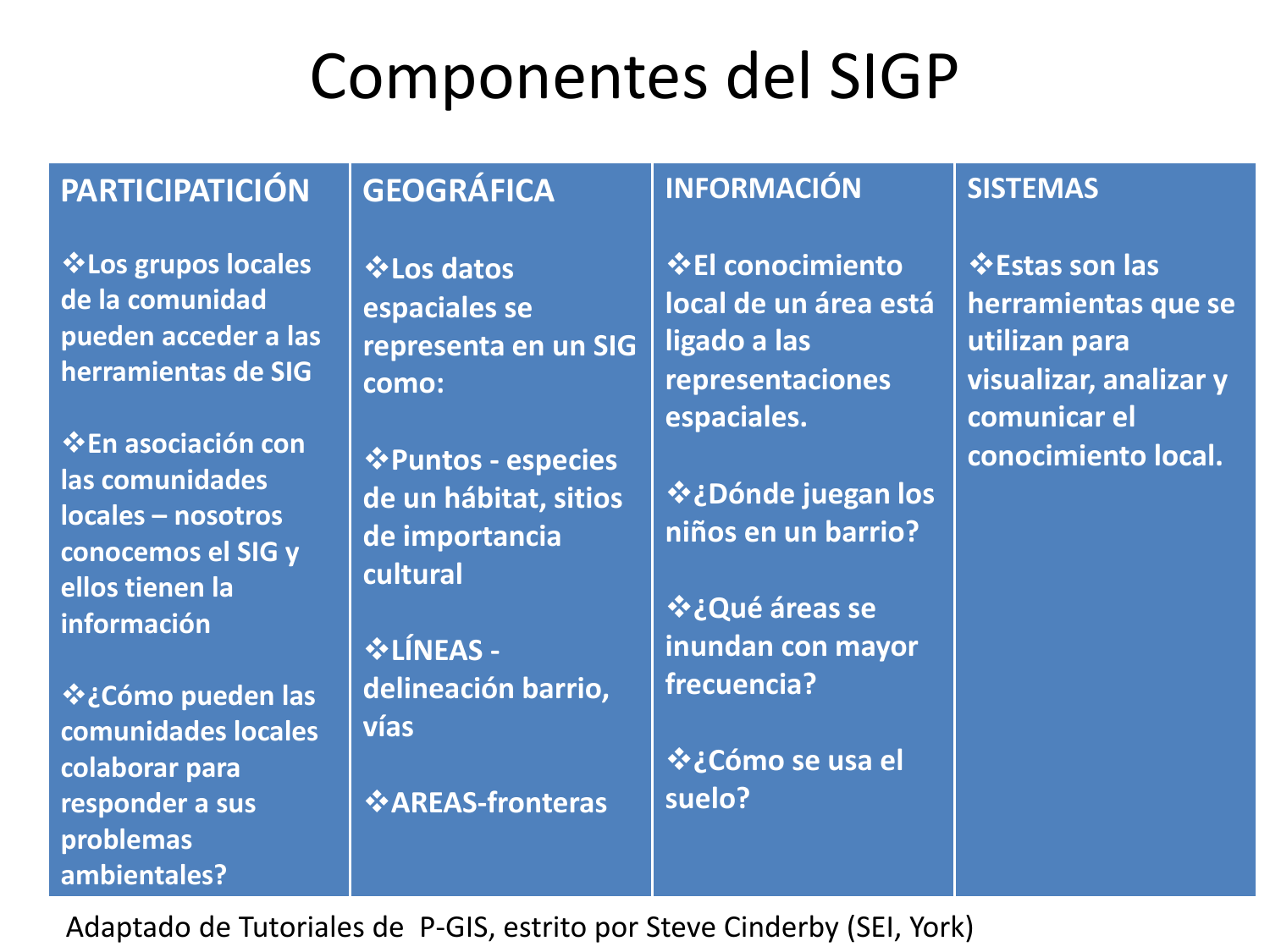## PGIS names

- $\bullet$  **Participatory GIS**
- $\triangle$  **Public Participatory GIS**



http://www.sacog.org

- Community-integrated GIS (Harris and Weiner, 1998)
- $\clubsuit\$ GIS-2 (Harris and Weiner, 1996; Schroeder, 1996; Pickles, 1999)
- **\***GIS for participation (GIS-P; Cinderby, 1999)
- Participatory 3-Dimensional Modelling

(P3DM;Rambaldi and Callosa-Tarr, 2000; 2002)

**<sup>❖</sup>Bottom-Up GIS** (BUGIS; Talen, 2000),

#### **☆Collaborative GIS/geocollaboration** (Mac-Eachren and

Brewer, 2004; Schafer *et al*.,2005; Balram and Dragic´evic´, 2006;Jankowski *et al.*, 2006)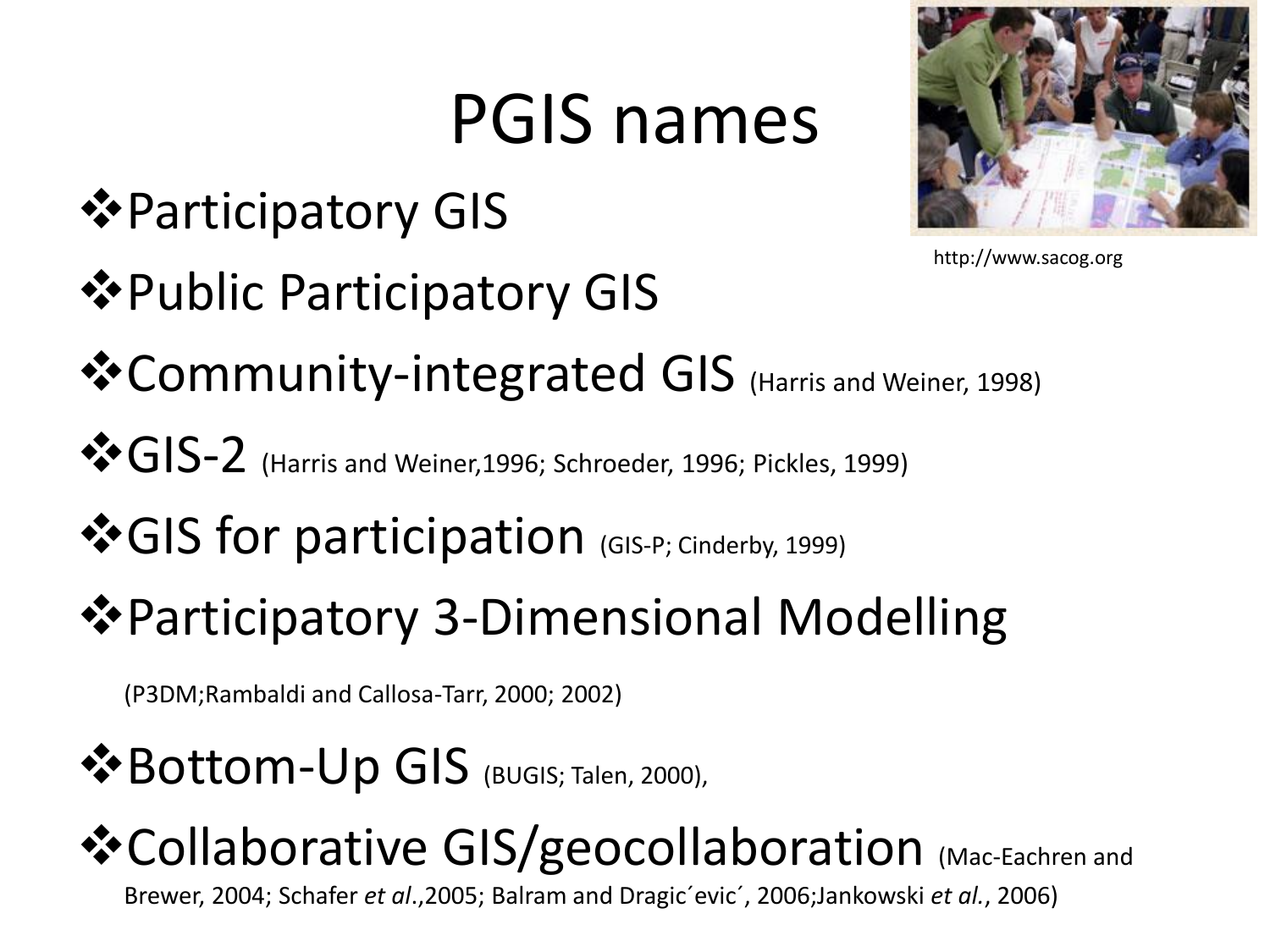## Advantages and complications of using PGIS

| <b>ADVANTAGES</b>              | <b>COMPLICATIONS</b>          |
|--------------------------------|-------------------------------|
| ❖ Provides an opportunity for  | ❖ What is the purpose of the  |
| marginalized populations to    | project and who will benefit? |
| participate in GIS.            |                               |
|                                | ❖ Representing all parties    |
| ❖ Provides a means to          | involved is a complex         |
| legitimize a community's       | undertaking.                  |
| traditional and cultural       |                               |
| knowledge.                     | ❖ Maps are never final,       |
|                                | keeping data current.         |
| ❖ Analysis of data can be used |                               |
| to problem solve.              | ❖ Who owns the data what      |
|                                | are the ramifications of data |
| ❖ Allows affected              | ownership?                    |
| communities to create and      |                               |
| manage local data.             |                               |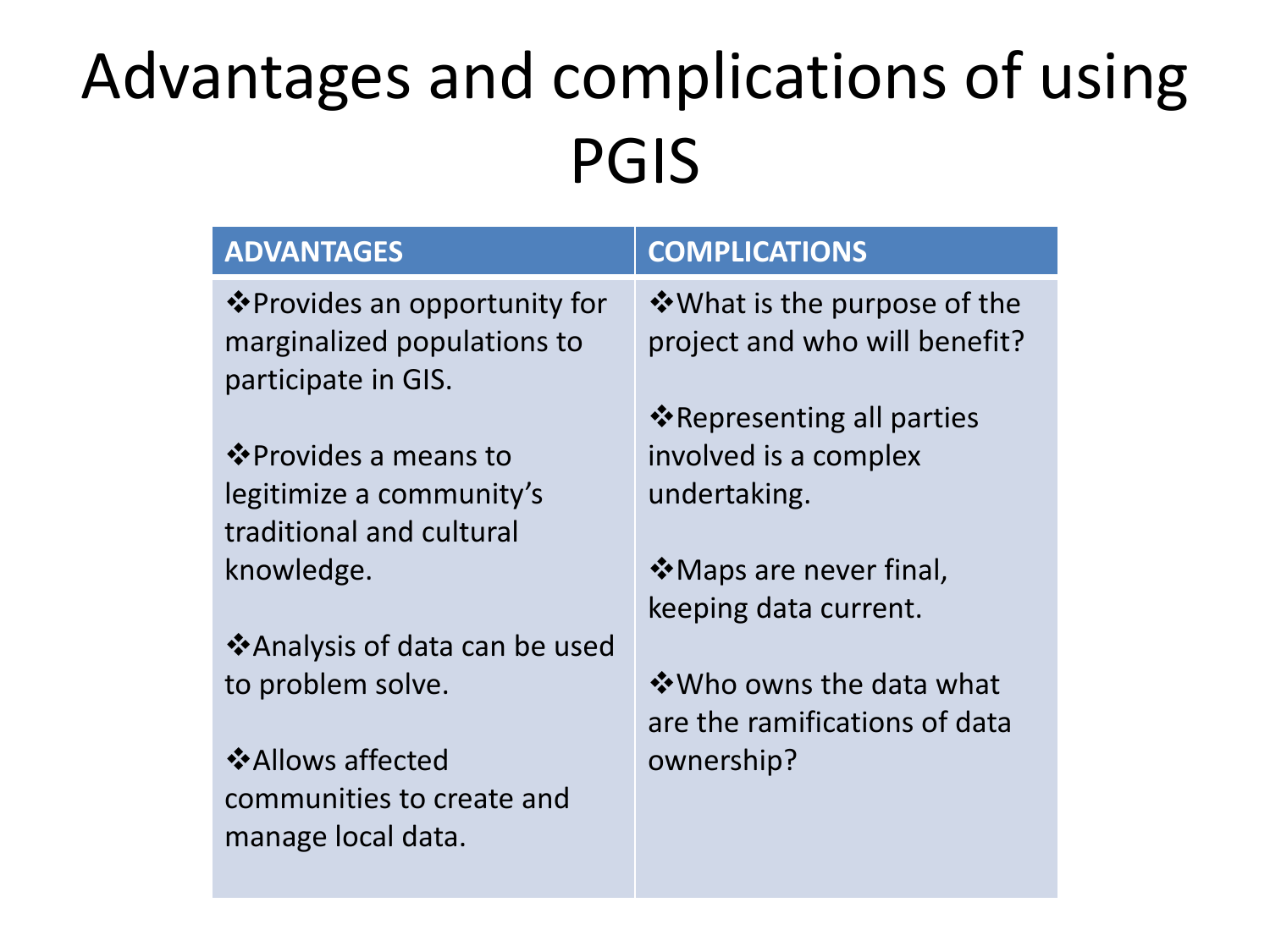## Aspects to consider

Why are you doing PGIS :

What is the purpose of talking to the community?

 $\dots$  **Who are you going to invite and why?** 

Conduct a meeting, gather information in the field.

**\*How do you determine community members/leaders.** 

What resources do you need?

 $\dots$  Maps, pens, stickers, tape recorders?

 $\dots$  **What questions will you be asking?** 

Participatory ethics - "Practical Ethics for PGIS Practitioners, Facilitators, Technology Intermediaries and Researchers" by Rambaldi, Chambers, McCall, and Fox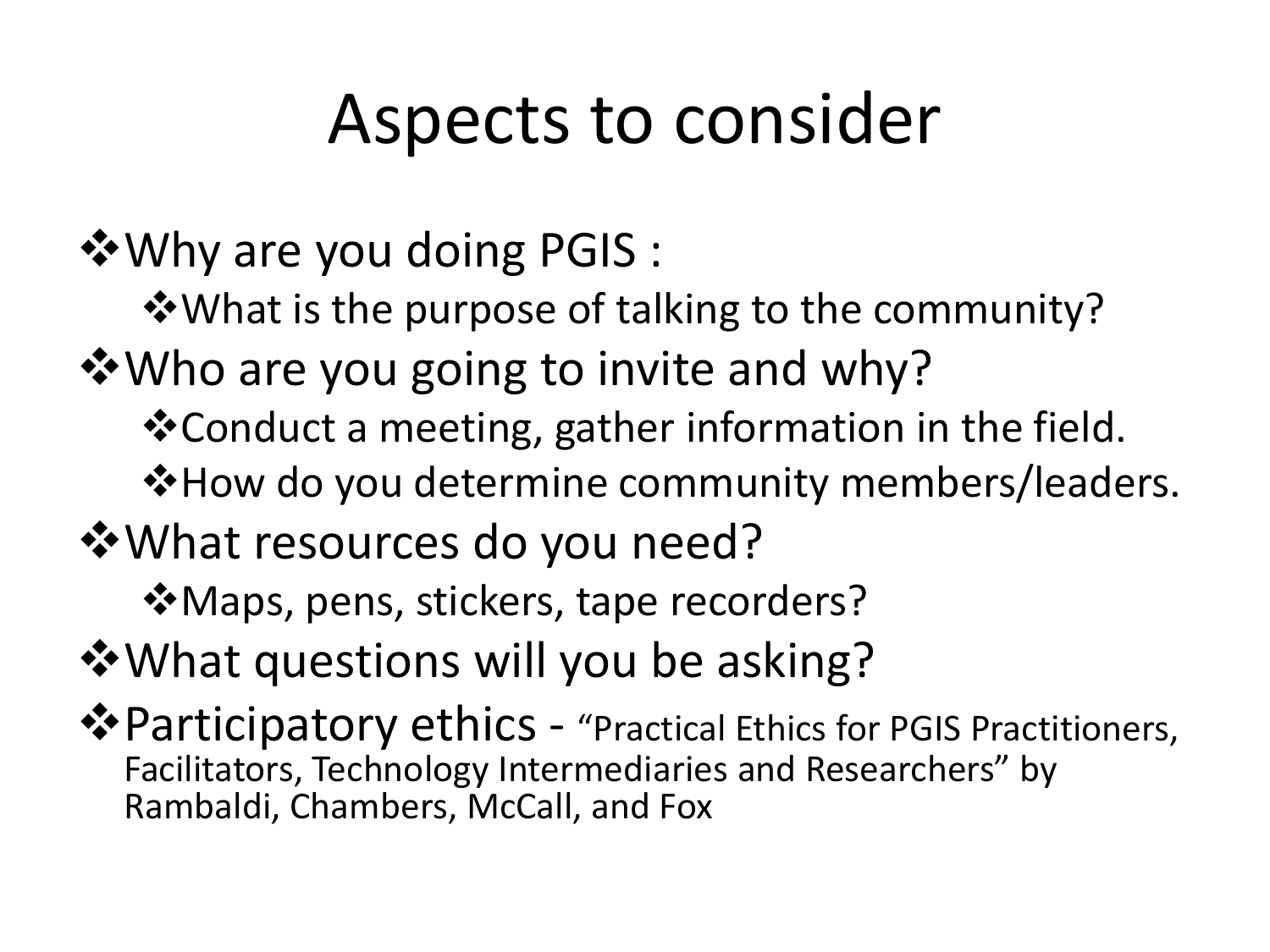# Participatory Tools

- $\clubsuit$  Ephemeral mapping  $-$  drawing a map on the ground and participants uses rocks, leaves, etc to map physical and cultural landscapes
- ◆ Sketch mapping a map is drawn by hand but not necessarily to scale, participants use paper and pens to draw in the landscape
- **<sup>❖</sup>Scale mapping** a map is made with geo-reference data allowing the community to develop accurate scaled maps in order to perform comparisons
- $\clubsuit$  3D modeling these models integrate local knowledge with elevation in order to produce 3-D scaled, geo-reference model. Community uses push pins, yarn, and paint to denote features.



http://www.iapad.org/participatory\_p3dm.htm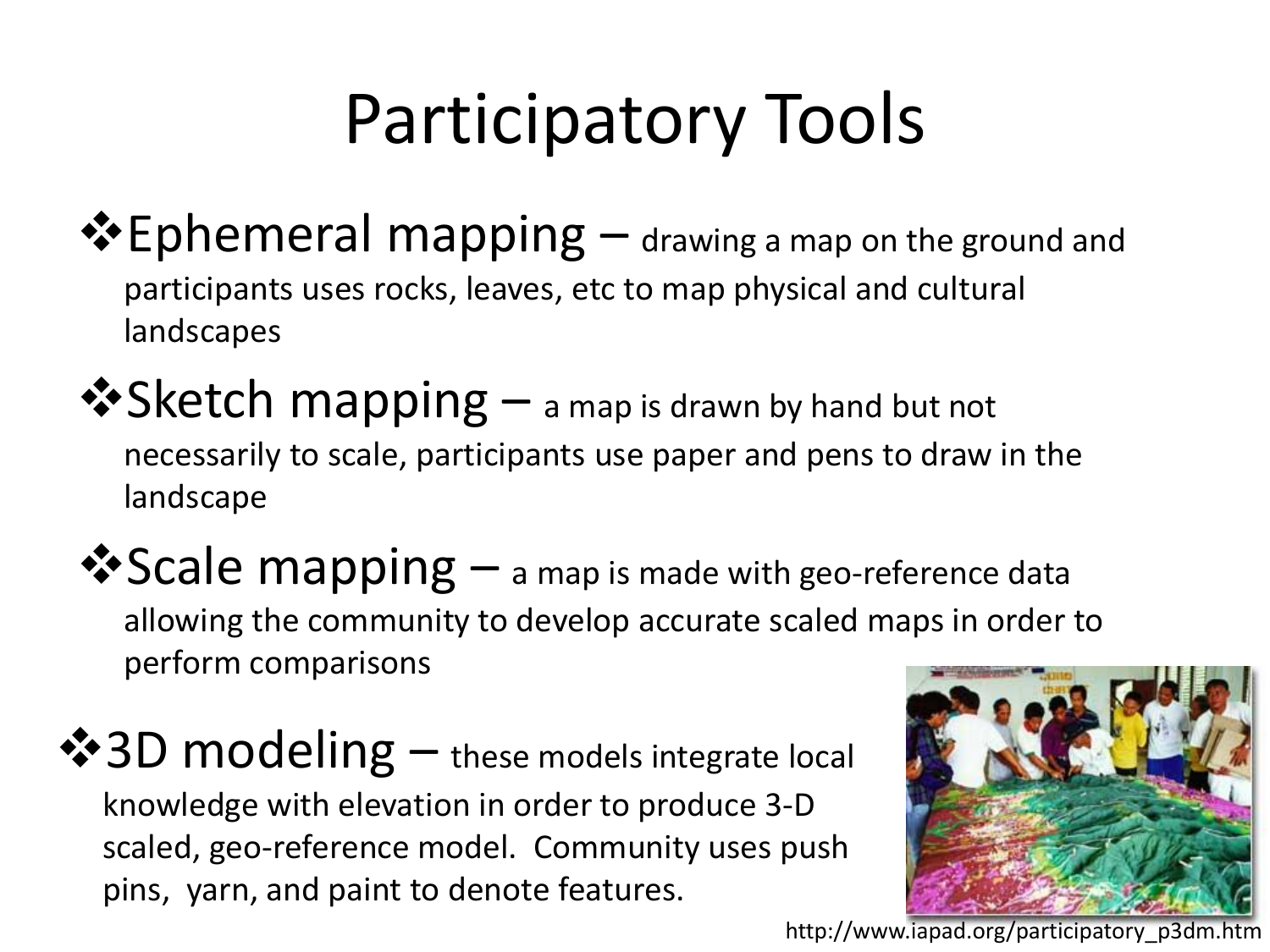## Participatory Tools con't

- $\clubsuit$  Photomaps maps of aerial photographs, community can draw on the maps, place stickers in order to represent features and boundaries
- $\cdot$  Global Positioning Systems (GPS) community uses GPS to locate features and areas of land of importance
- $\lozenge$  **Map-linked multimedia** local knowledge is documented using video, photos, and written text and then linked to interactive maps.
- $\dots$  Online GIS develop online maps which communities can add points/line/areas to, as well as, information about those features.

Adapted from Rambaldi et al. (2005) and Corbett (2005)

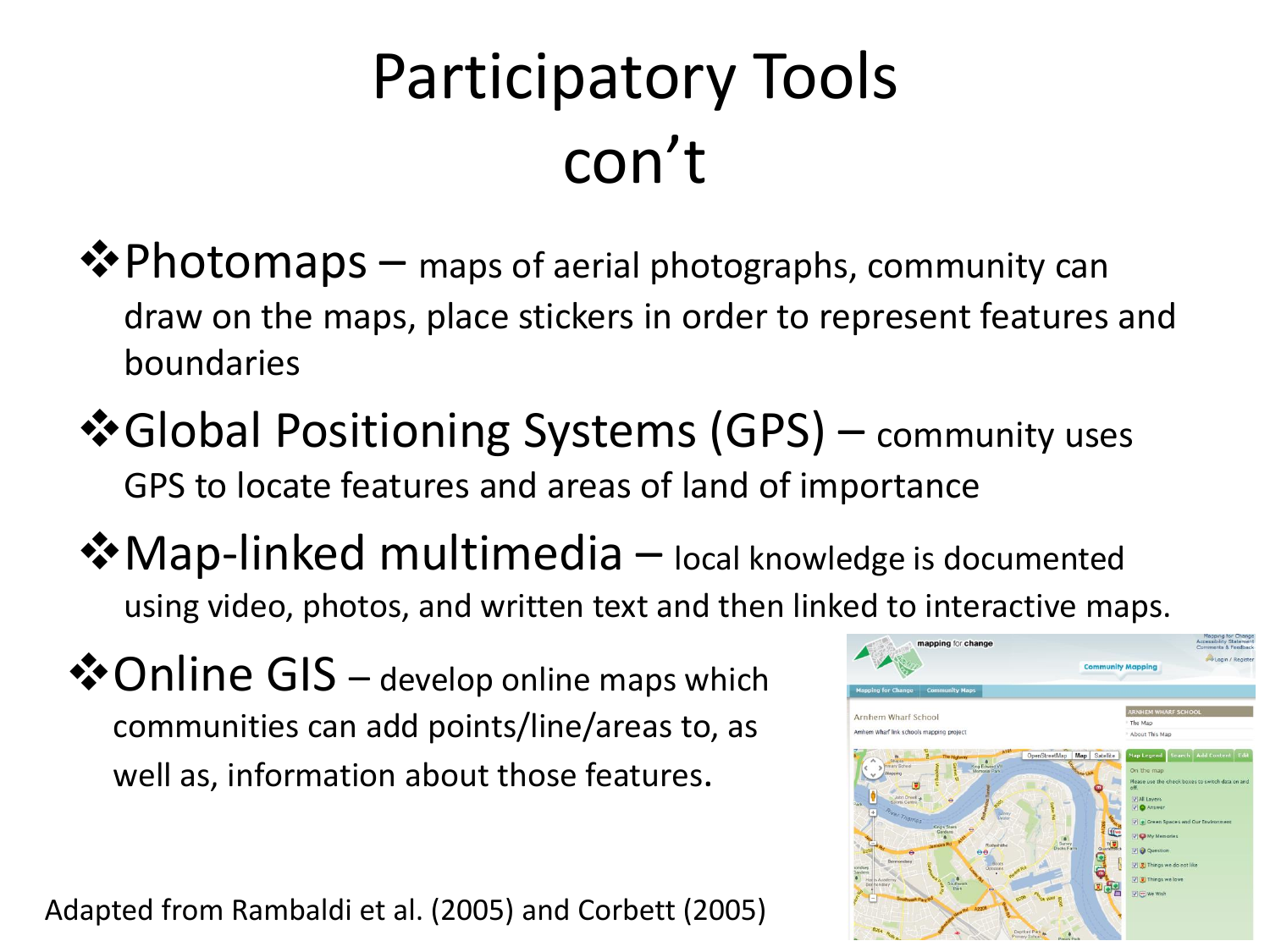# Methods

- 1. Maps in community meetings paper map
- $\triangle$  Then put the info into the GIS
- 2. Take maps out into the community
- ❖ Lots of people won't come to community meeting but they may talk to you in their community
- ❖ Rapid Appraisal PGIS– (RAP- GIS) ask people the same questions, perhaps in survey form, and/or where each participants has their own map in order to locate areas, identify regions.

3.Online digital GIS tools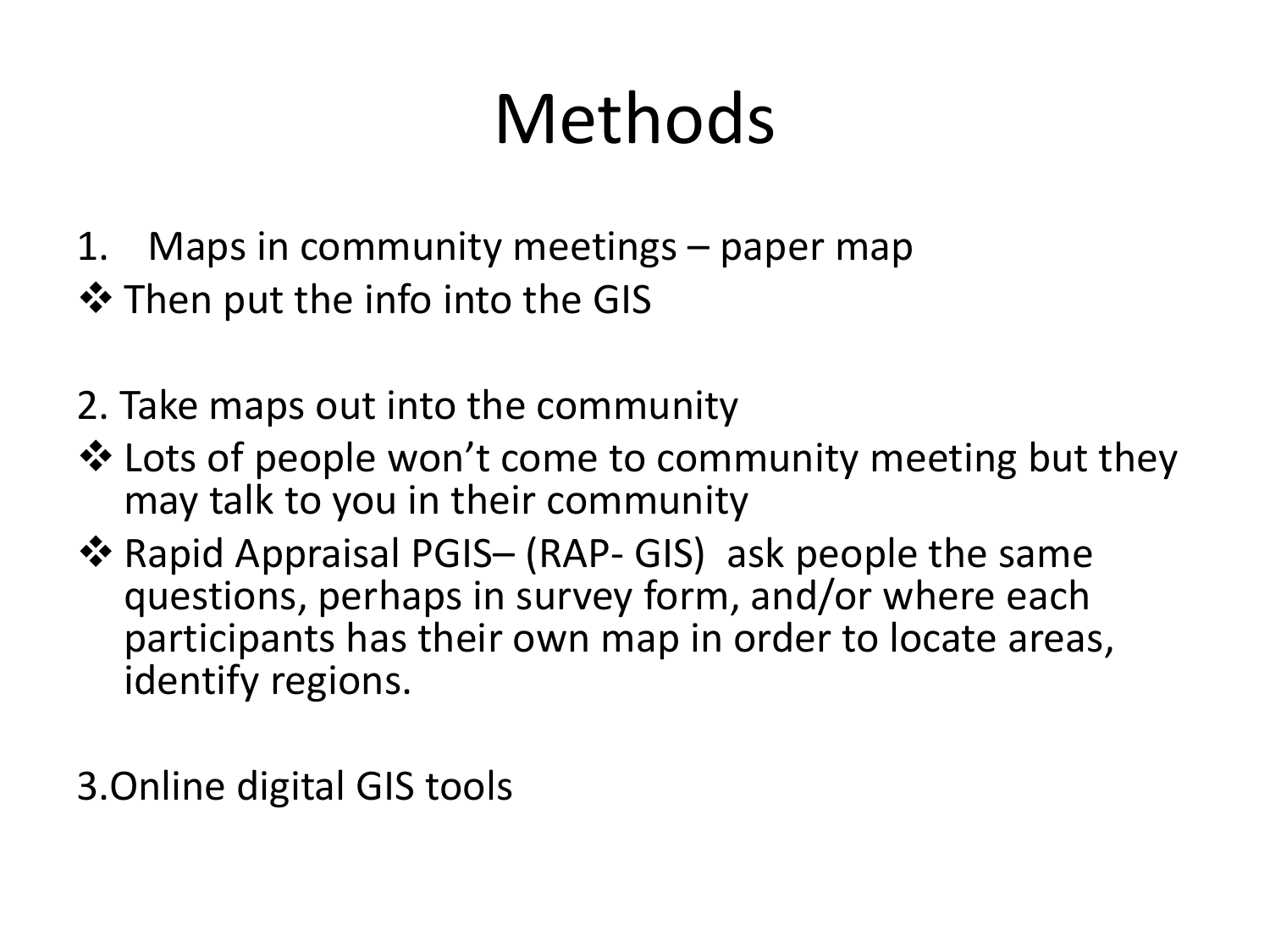## Uses

#### **Example 18 Ferry PGIS** is a concept as well as a tool.

**☆Uses** 

- $\diamond$  **Urban planning**
- $\dots$  Managing conflict over land and natural resources
- **Example 3 Resource management for indigenous peoples**
- Land-use planning
- **☆Conservation**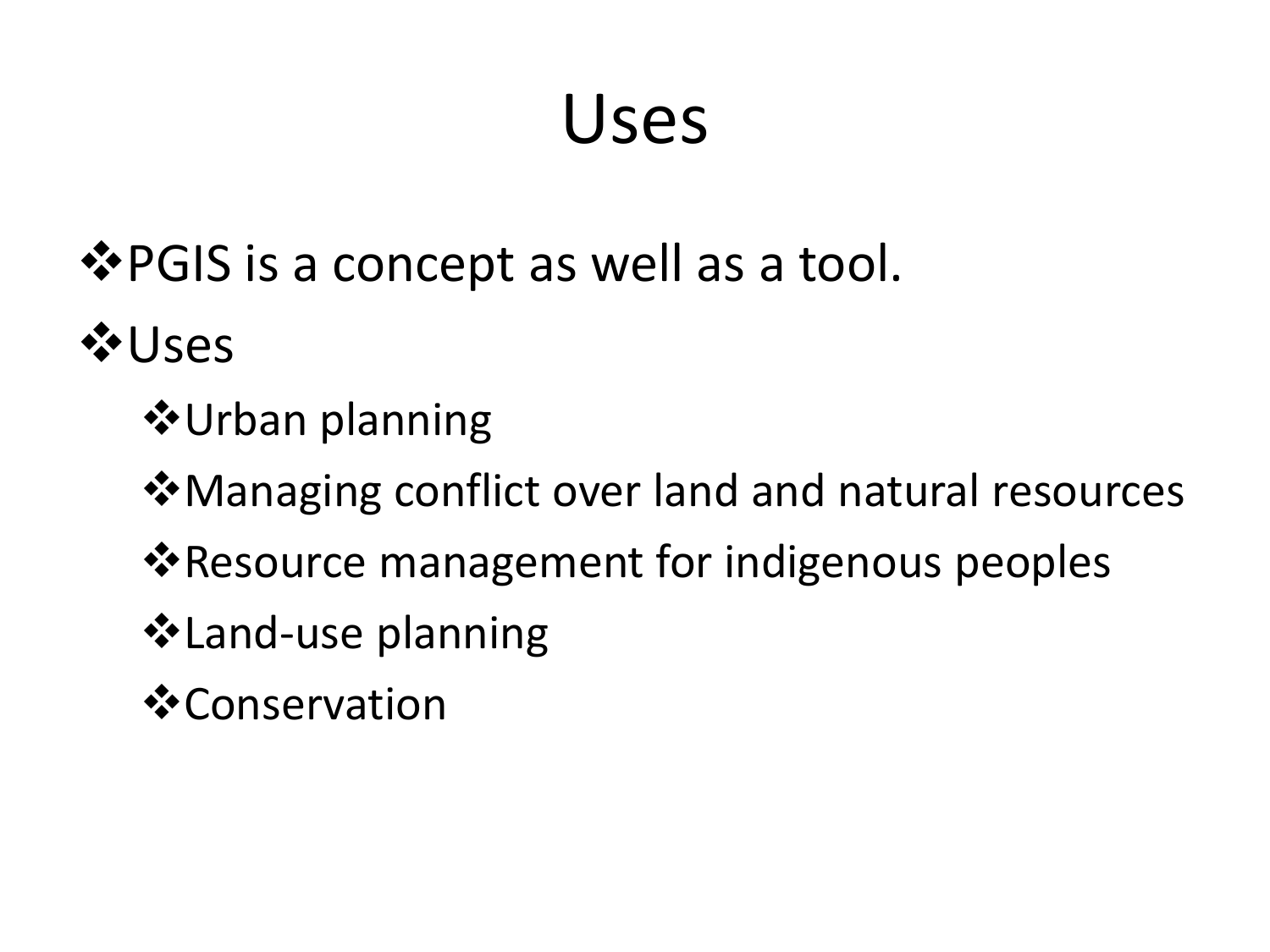#### CASE STUDY #1

El Rincon de los Olvidados: Participatory GIS, Experiential Learning and Critical Pedagogy in Santo Domingo, DR"

OBJECTIVE : Working with community members, partners in local government and NGO's a group of students from the University of Texas – Austin conducted a mixed-method participatory assessment of environmental and social challenges facing the community of Los Platanitos, Santo Domingo, DR, around risk and vulnerability due to flooding.

BACKGROUND : Los Platanitos is an informal settlement located in Santo Domingo Norte. It has roughly 260,000 residents and is located in a steep canyon which drains into Rio Ozama. The community experiences frequent flooding and mudslides. The neighborhood also has limited to absent basic services such as electricity, water, sewage, and garbage collection.

The community has a strong social network.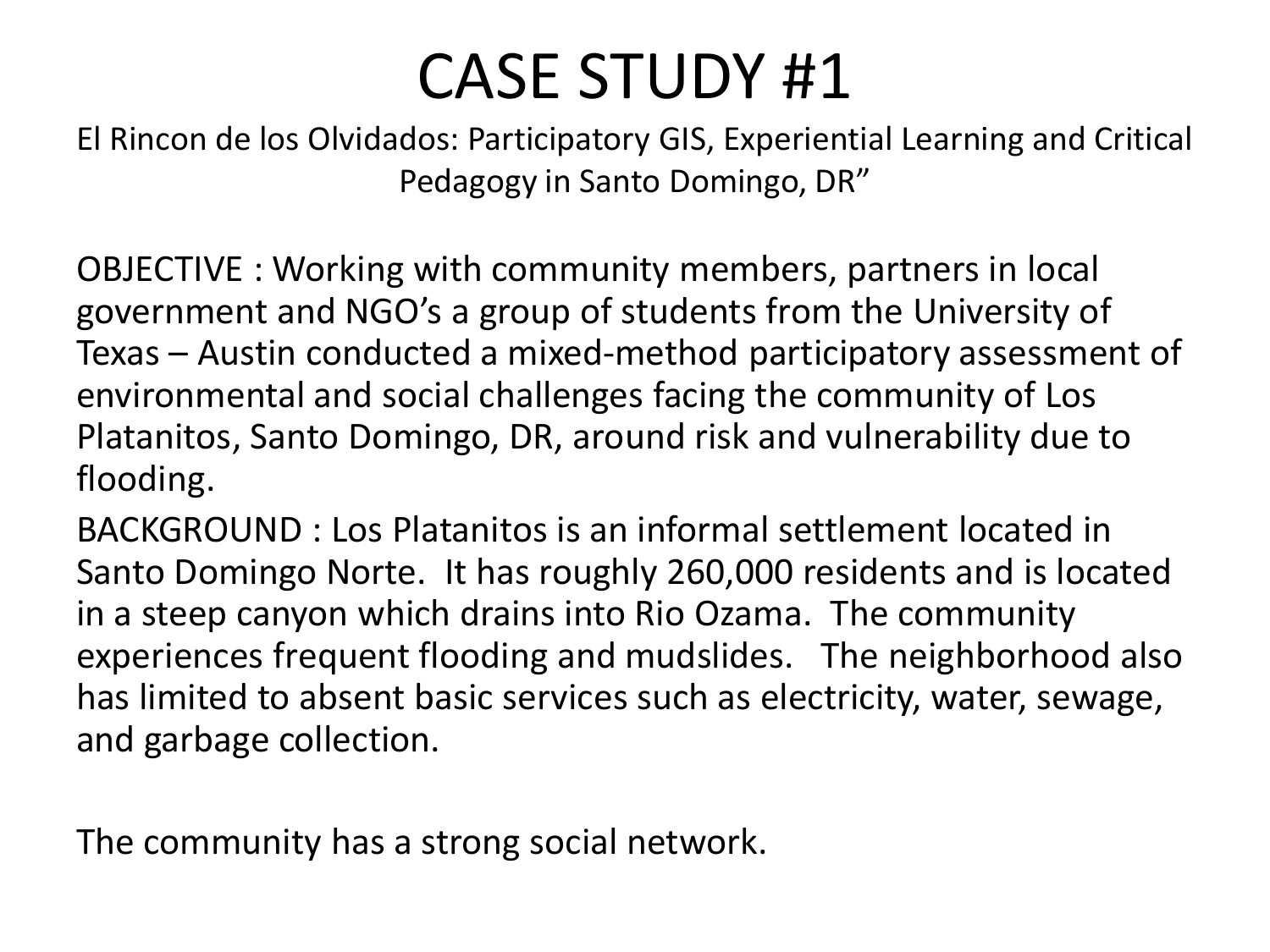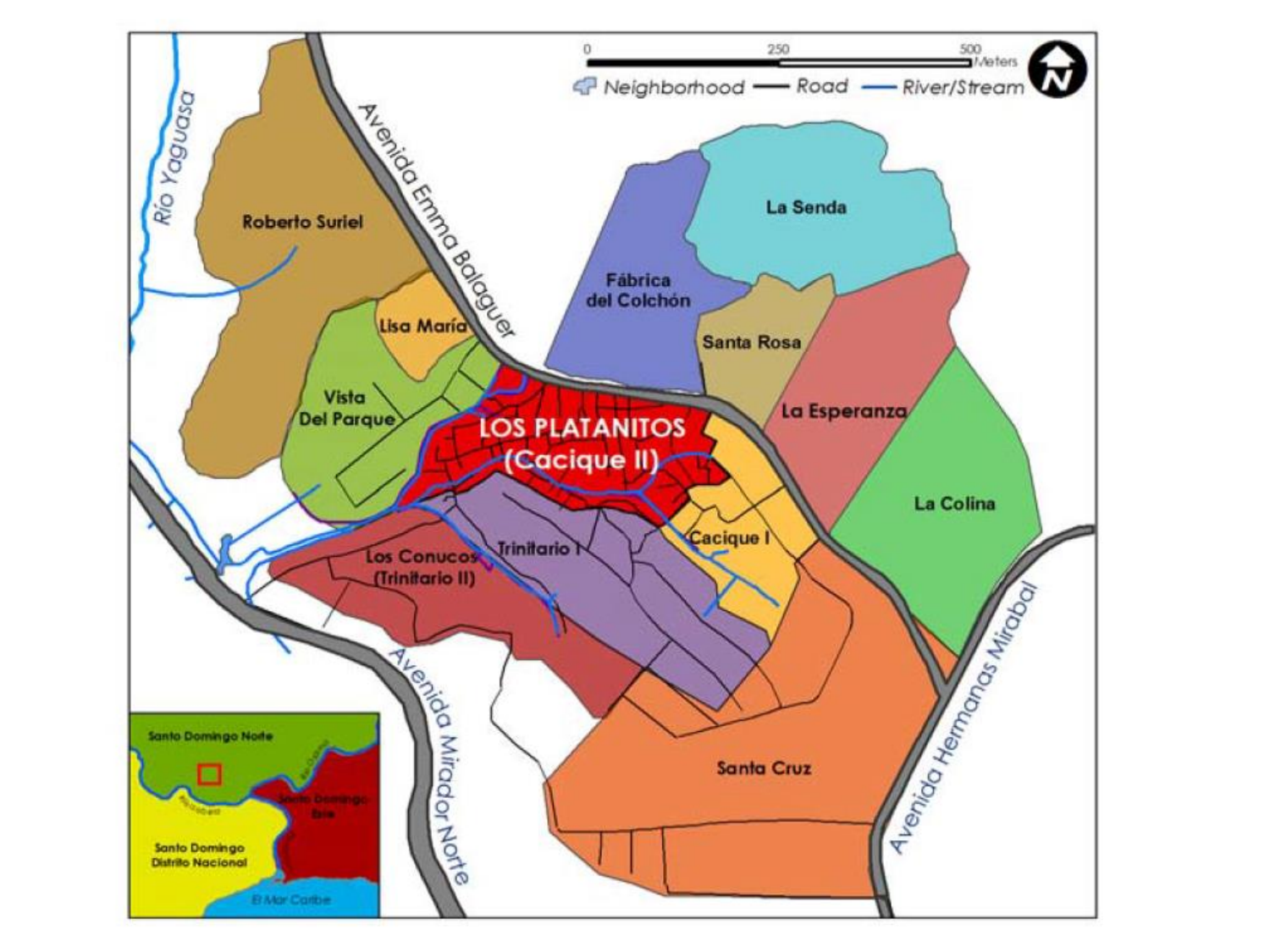**METHODS** 

January 2008 – Students worked with community members to :

- build a model of the built environment (building footprints, infrastructure),
- ❖ map flood zones and areas of hazard

1 )Mental Mapping Workshop - Invited self-selected community leaders to identify a boundary of the neighborhood on a poster sized map. This boundary was later vetted by a number of community members. Never before was the neighborhood of Los Platanitos drawn on city maps.

2) Walked the neighborhood with community leaders to identify zones of hazards, draw infrastructure.

3) Conducted household surveys and interviews to identify areas of greatest risk.

4) Held a "Problem Evaluation Workshop" with children, women and men separately, using the maps to identify areas which are not safe along the river channel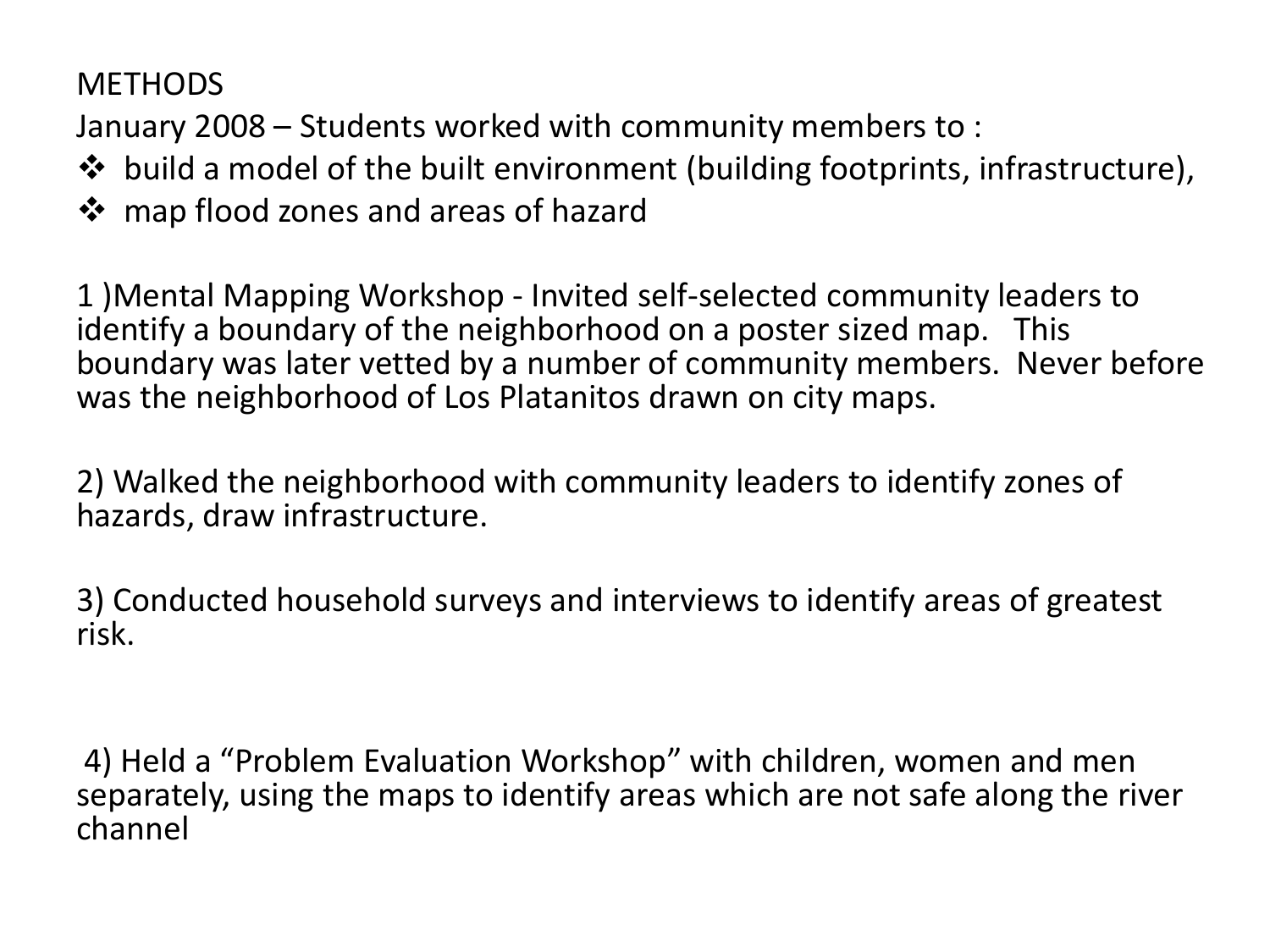#### TOOLS

Students created three maps of aerial photographs at different scales of Los Platanitos and its surrounding area. They also created a map books at 1:25 of Los Platanitos which they could bring into the field.

The large maps were used to help identify the neighborhoods boundary and the map book was used to help draw building footprints.

To map the floodplains the students walked the canal with elders from community and they identified the highest flood waters they could remember on exterior walls of houses and canyon walls. The students were not able to incorporate into GIS, the painful stories which were recounted surrounding these floods.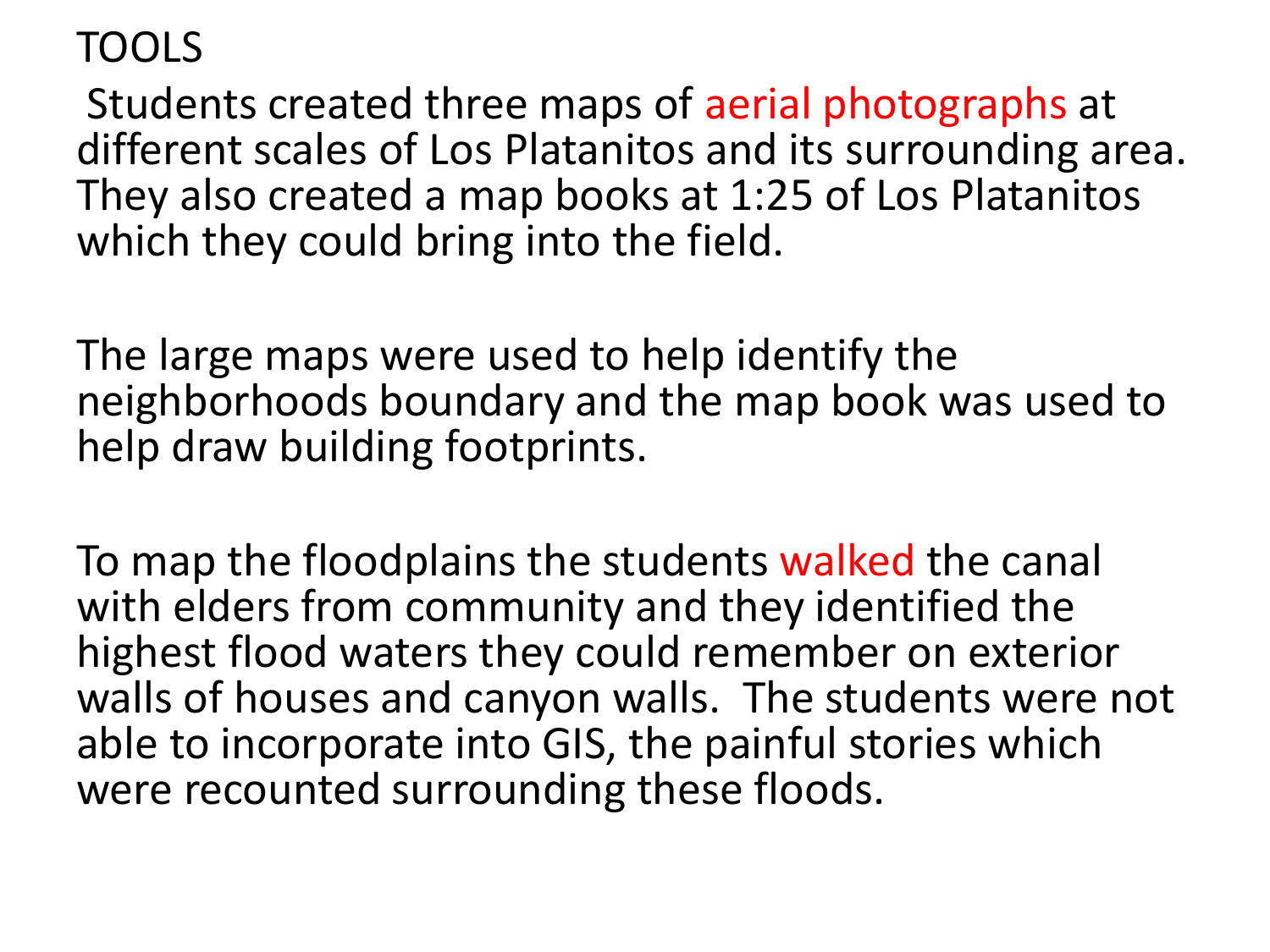#### RESULTS and OUTPUTS :

- **❖** Map showing the boundary of the neighborhood
- $\triangleq$  Map showing problems areas from local knowledge (channel spill zones, garbage accumulations, contaminated areas, areas where children play, areas that are hazardous.
- Map of all infrastructure (houses, common spaces, ect)

Unintended consequences – This work led to the municipalities paving certain roads in Los Platanitos but no roads in surrounding communities which were not mapped.

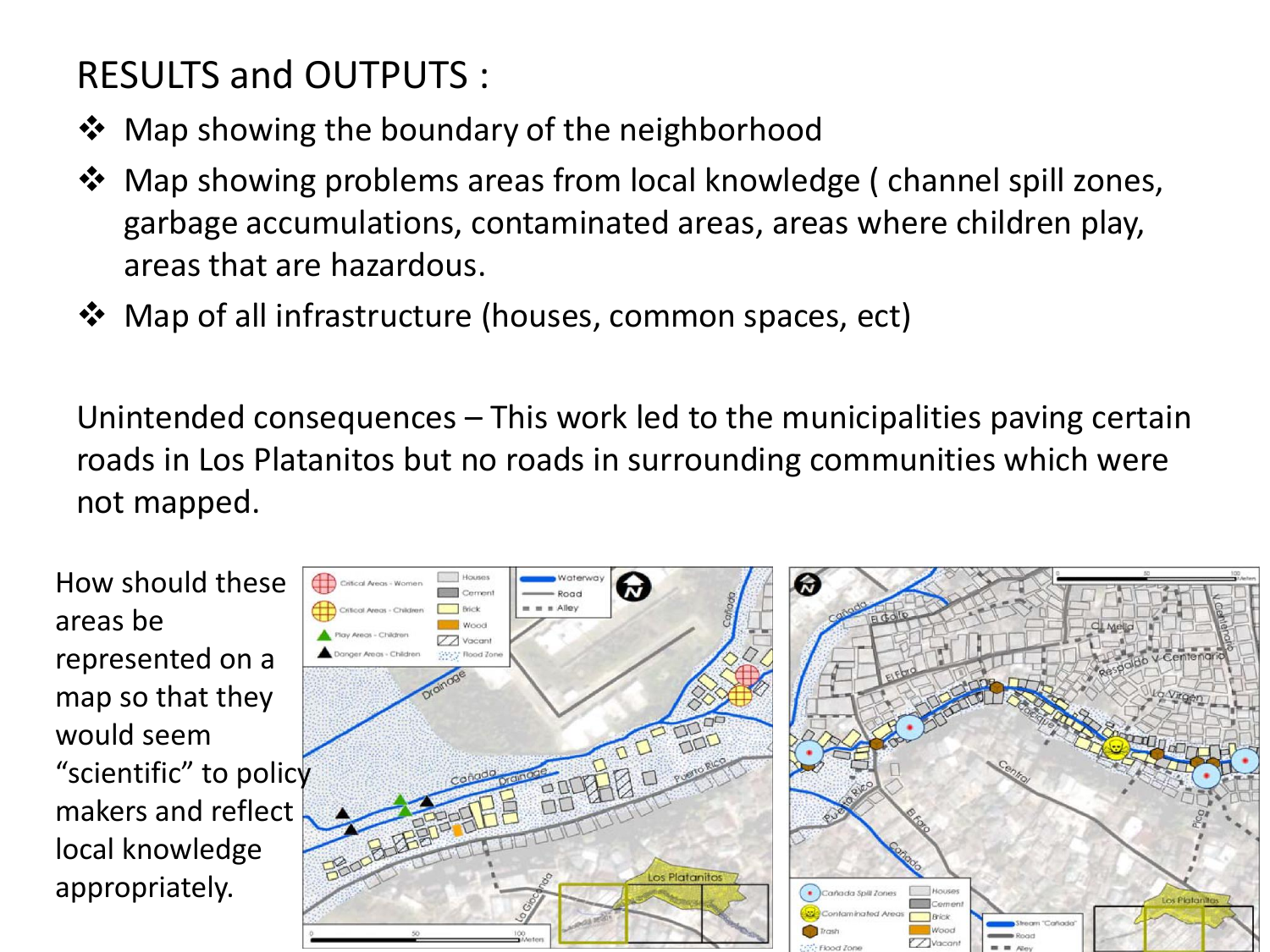#### CASE STUDY #2

#### "Land use driven conditions for habitat structure: A case study from the Ecuadorian Andes"

OBJECTIVE : Investigate the factors involved in decision making when habitat structural change from natural lands to agricultural lands in Papallacta. And what are the impacts of this land use change for natural species.

This study conducted household interviews, aerial photos and used elevation data in order to assess the impact and influences of land use chooses.

BACKGROUND : The Papallacta village is located between 3000 and 5000 meters of altitude. Agricultural land use is mainly found in the valley bottoms and on the valley slopes, the main agricultural activity is market-based diary production. Pasture lands have increased in this community by over 50% from 1956-2000. Papallacta represents an ideal study area to focus on how land use dynamic impact spatial habitat structures.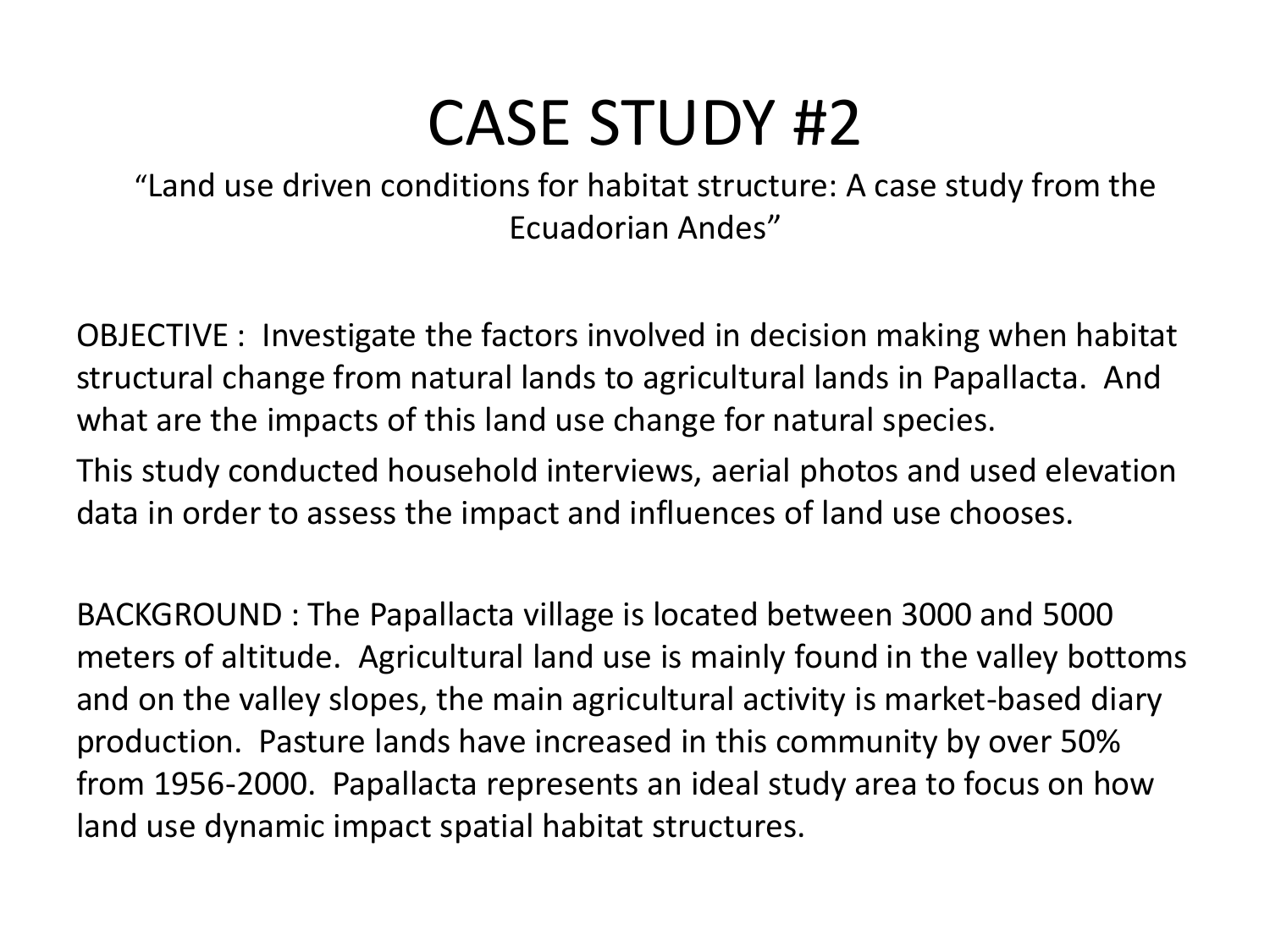Land use decisions are usually made at the local scale, however impact of land use decisions are felt at a large scale. This study used a multi scale approach to and collected data as the regional, village, and household level.

Household surveys were conducted from May-Oct. 2000. The 28 village households who are active in dairy production and who own or have access to land were visited.

Data on socioeconomic issues, land use practices were gathered through the survey.

Land cover was determined through field studies and aerial photo interpretation. The photos were from 1956, 1965, 1977, 1994 and LandSat 7 imagery for 2000.

In order to calculate biodiversity the following 3 measures were used:

- ❖ Area and percent of nature cover
- ❖ Number and size of isolated patches
- **❖** Adjacency to agricultural land cover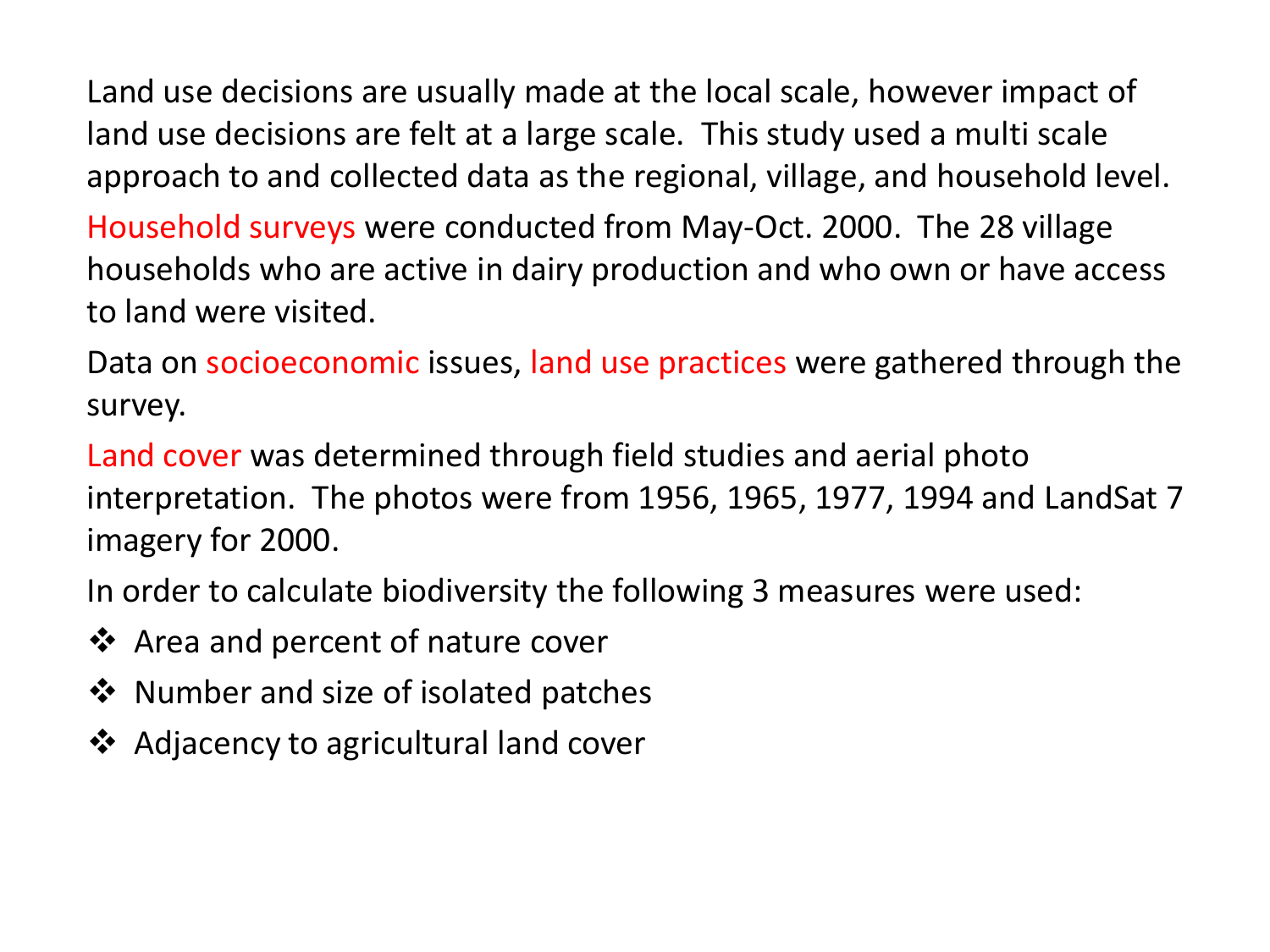LAND USE INFLUENCES :

- $\triangle$  Biophysical properties such as terrain, and slope heavily influenced where land would be natural or pasture. No pastures on slopes greater than 40%.
- Topographic features such as ravines or gullies were boundaries for natural/pasture lands.
- Property boundaries and land tenure had a large influence in land use chooses.

75% of forest /pasture border were attributed to topography and 10% to land tenure.



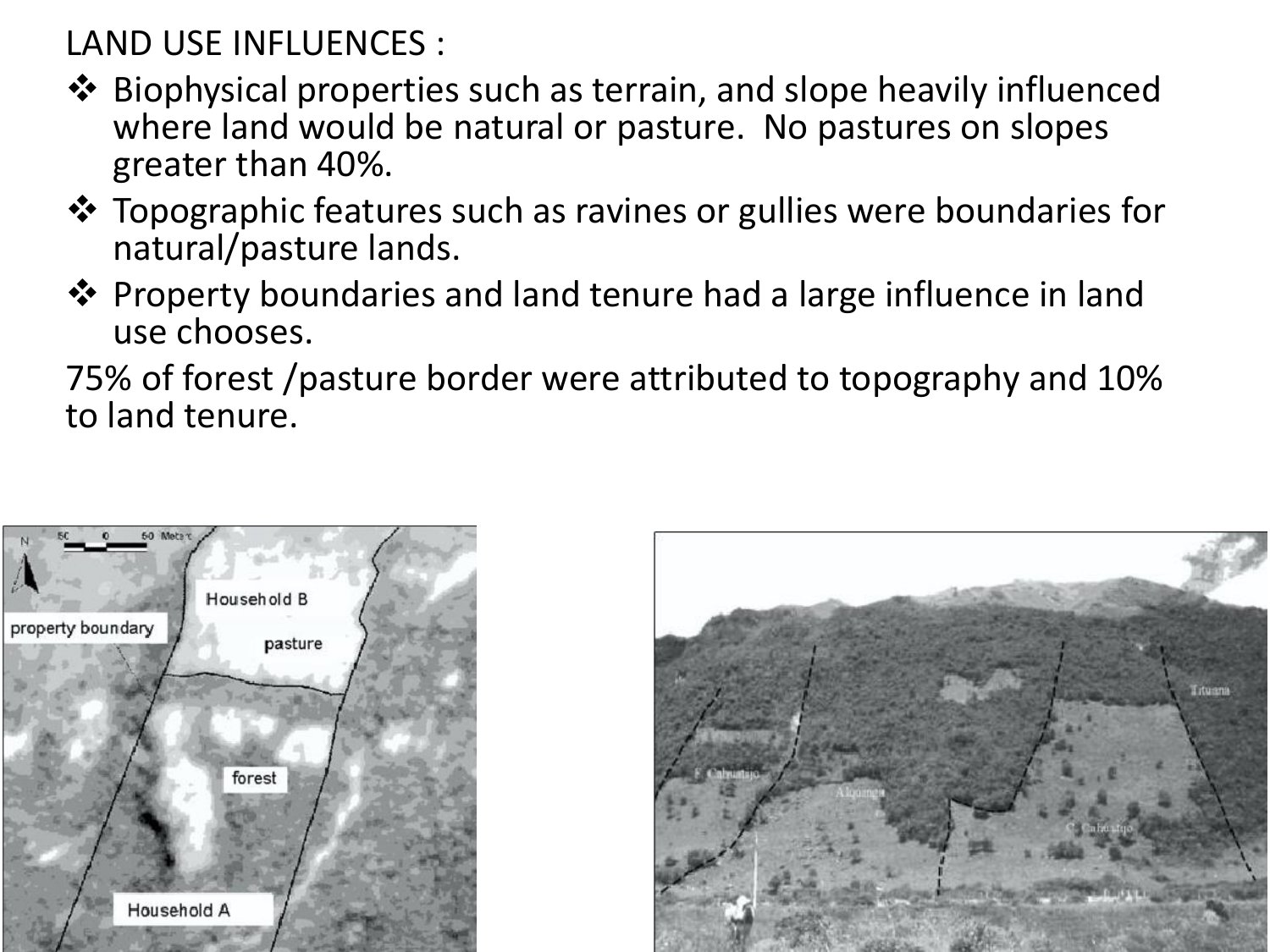CONCLUSIONS : At least for the Papallacta region the isolated patches of natural land cover in the agricultural areas mainly follow topographic features such as gorges or ravines. And these corridors are connected to large continuous natural land located in the periphery of the study area. Thus, allowing for movement of wild organisms.

In this region floral and faunal diversity is highly correlated with topography. Since the majority of pasture lands are located in the valley, species that favor this zone will be most affected, while species found higher, steeper elevations will be less affected.

Land owners who had access to graze on public lands would be less likely to convert their lands into pasture.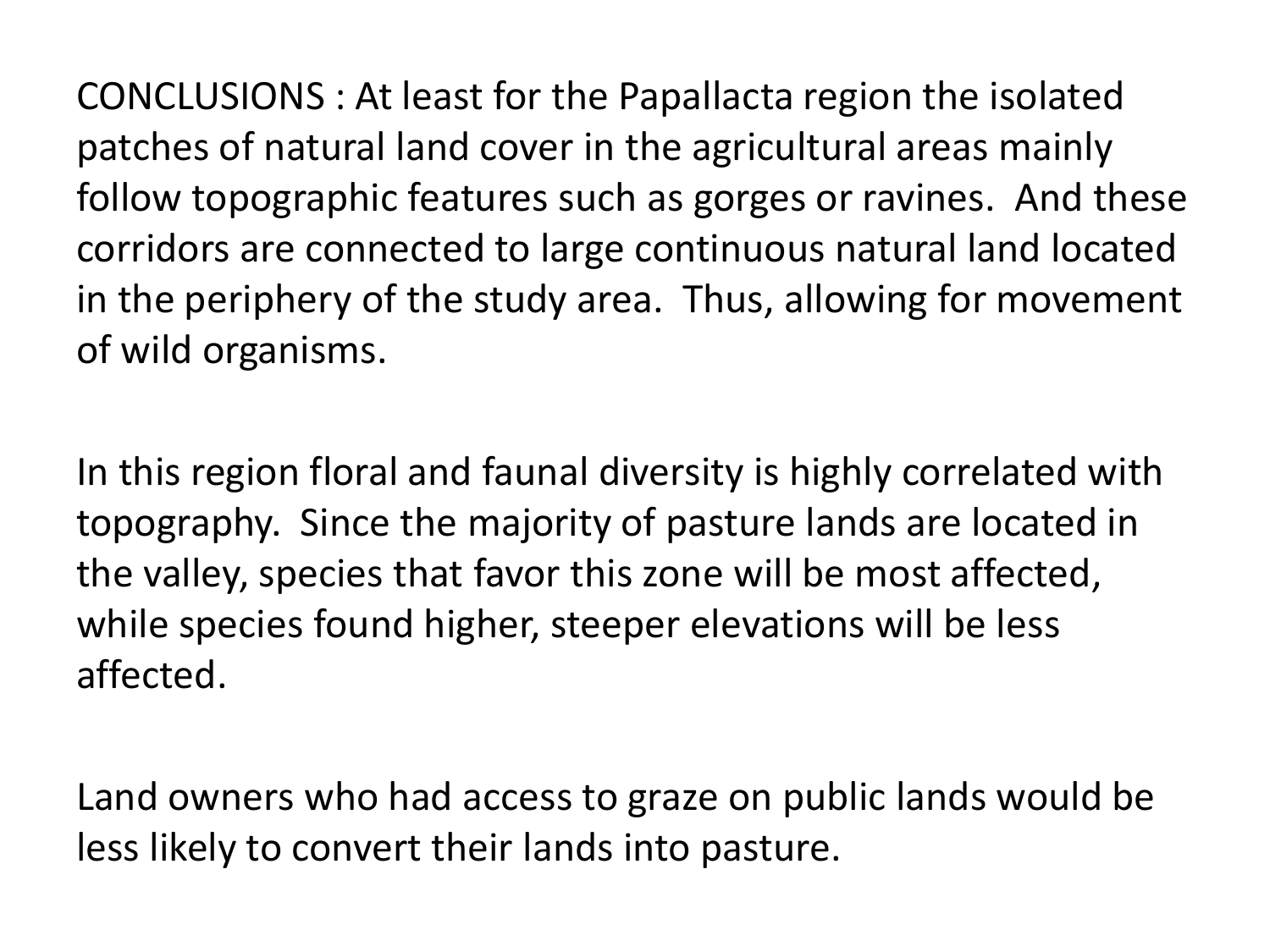### **Discussion**

What are some other issues that should be raised around land use change in Papallacta?